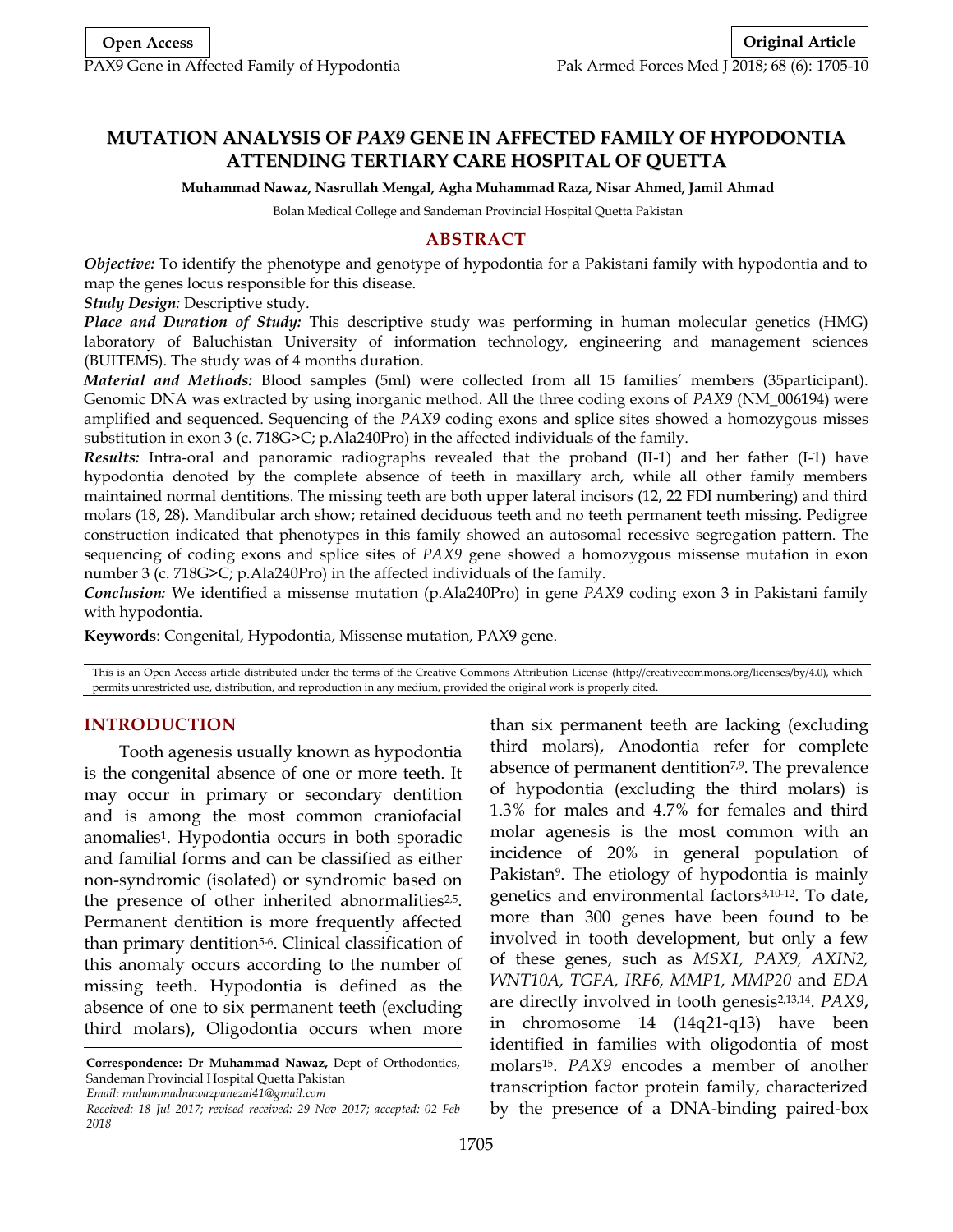domai[n](#page-4-10)16. The morphogenesis of teeth is under strict genetic control. The most important events during the regulation of tooth development are inductive interactions between the epithelial and me[s](#page-4-11)enchymal tissues<sup>17</sup>. In the early stage of tooth development, the paired domain transcription factor Pax9 is expressed at the prospective sites of all teeth prior to any morphological manifestations or expression of other known tran[s](#page-4-12)cription factors and signaling molecules<sup>18</sup>. A high level of *PAX9* expression is maintained throughout the initiation, bud stage and cap stage, and the expression of *PAX9* is down r[e](#page-4-13)gulated at the bell stage<sup>19</sup>. In the process, Pax9 PAX9 mediates its tooth-specific function through its interaction with other proteins. In Pax9 (-/-) mice, the development of the tooth organ ceases at the cap stage when compared

present research study is to identify the phenotype, genotype of hypodontia for the first time in Pakistan and to map the genes locus responsible for this disease. In Pakistan only epidemiological data including prevalence of hypodontia have been publishe[d](#page-4-15)9.

## **MATERIAL AND METHODS**

This descriptive study was performed in human molecular genetics (HMG) laboratory of Baluchistan university of information technology, engineering and management sciences (BUITEMS). The study was  $\frac{1}{4}$  months duration. Sampling technique was nonprobability purpo-sive sampling.

## **Family selection and pedigree construction**

Total 15 families (35 participants) were taken in our study. The proband was 12 years old when



with wild type and the expression of Msx1 and Bmp4 in the mesenchyme is significantly reduce[d](#page-4-13)19. In view of the important role of *PAX9*  in tooth development, researchers have chosen *PAX9* (MIM: 167416) as a candidate gene for hypodontia and identified18 distinct diseasecausing mutation[s](#page-4-14)20,23. They range from missense mutations that change just one amino acid in the entire protein to premature stop codons that result in truncation of the protein products. Some researchers analyzed the function of the *PAX9* mutants in vitro and suggested that the tooth agenesis phenotype may result from the haploin sufficiency of *PAX9*[23](#page-5-0)[-24](#page-5-1). The purpose of the

she was referred from general dental OPD of Sandeman Provincial Hospital Quetta to the department of Orthodontics for orthodontic consultation. The main chief complaint was spacing in the front teeth due to absence of permanent upper lateral incisors. Since her family had a dental history involving the absence of teeth, the proband and her family member were invited to participate in this study. Diagnosis of the anomaly was verified by clinical intra oral examination detail (Fig: 4A-C), panoramic radiographs (Fig: 3), lateral cephalogram and cast model analysis of all family members, allowing the pedigree to be determined (Fig: 1). After the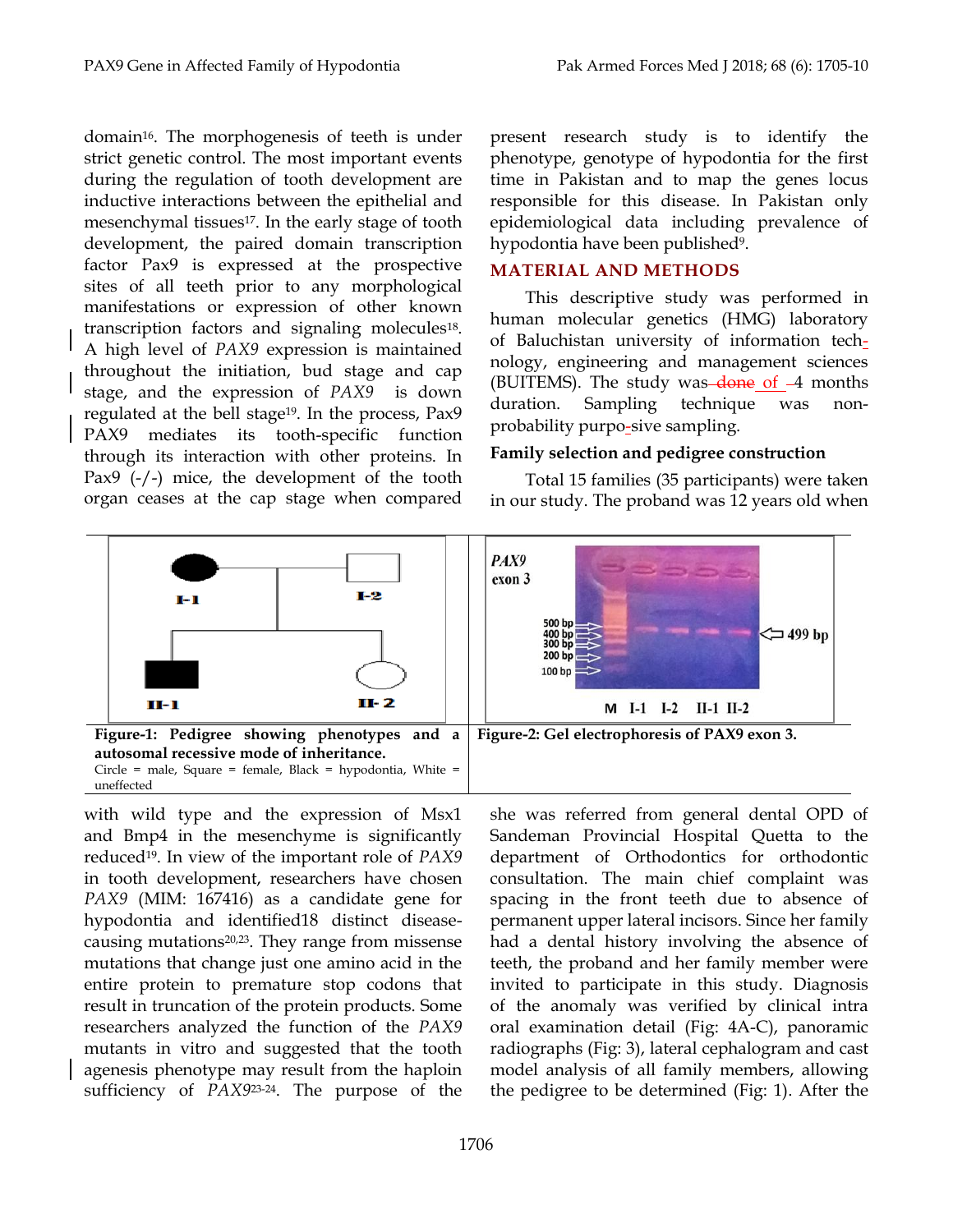institutional review board (IRB#00007818) approval, at the department of Biotechnology, Baluchistan university of information technology, engineering and management sciences (BUITEMS), Quetta, Pakistan these families were enrolled in current study. The study was protocol of BUITEMS human molecular genetic laboratory was followed for this purpose. The amplified DNA was sequenced to check any possible mutations in *PAX9* gene from Macrogen Company Korea. Data was analyzed using bioEdit, chromas, Segman softwares.

**Table-I: Primers for coding exon of PAX9 gene.????**

| Exon                                                                                             | Left Primer (5>3)           |            | <b>Right Primer (5&gt;3)</b> |                            | Product<br>size     | Ann.<br>Temp  |
|--------------------------------------------------------------------------------------------------|-----------------------------|------------|------------------------------|----------------------------|---------------------|---------------|
| $\overline{2}$                                                                                   | CATCCGACCGTGTGACATC         |            | AGGATGTCGGTGACGGAGT          |                            | 498                 | $61^{\circ}C$ |
| 3                                                                                                | TGGAAAGGCCTACTCTGAGG        |            | <b>GAAGGATCTGGCTCGTAGCA</b>  |                            | 499                 | $61^{\circ}C$ |
| $\overline{4}$                                                                                   | <b>TCAGAGCATTGCTGGCTTAC</b> |            | <b>ATGTGAGACCTGGGAATTGG</b>  |                            | 443                 | $62^{\circ}C$ |
| Table-II: Sequence of primers used for PCR amplification of human PAX9 exons and PCR conditions. |                             |            |                              |                            |                     |               |
| <b>Relatives</b>                                                                                 |                             | Phenotype  |                              | Missing teeth <sup>b</sup> | PAX9 - $c718G > Cc$ |               |
| $I-1$                                                                                            |                             | Hypodontia |                              | 12, 18, 22, 28             | G>C                 |               |
| $I-2$                                                                                            |                             | Unaffected |                              |                            |                     |               |
| $II-1a$                                                                                          |                             | HYpodonita |                              | 12, 18, 22, 28             | G>C                 |               |
| $II-2$                                                                                           |                             | Unaffected |                              |                            |                     |               |

a: Indicates affected daughter, b: Missing teeth numeration follows FDI standards, c: Represent homozygous missense mutation

conducted according to the tenets of the declaration of Helsinki. Written inform consent was obtain from all participant and their parent.

# **DNA collection, screening and mutational analysis**

Venous blood 5ml was collected from the patients under aseptic conditions. The collected blood was preserved into a collecting tube containing EDTA to avoid clotting of the blood; the samples were stored at -20 degree Celsius. DNA was extracted by using inorganic method from the blood leukocytes (samples) following a standardized protocol already established in human molecular genetics (HMG) laboratory of Baluchistan university of information technology, engineering and management sciences BUITEMS. The final extracted DNA was run in electrophoresis gel to check the quality of the extracted DNA (fig-2). Primers for coding exon of *PAX9* gene were designed by using computer web program Primer3, UCSC genome bioinformatics and ensembl genome browser (table-I). After primer was designed, they were assembled from macrogen company korea. Amplification of the axons using pre designed primer was done by polymerize chain reaction (PCR). The polymerase chain reaction (PCR)

# **RESULTS**

Out of 15 families (35 participants) only one family has shown *PAX9* gene mutation. The diagnosis of non syndromic hypodontia was



**Figure-3: Preoperative panoramic x-ray of the effected daughter (II-1). Arrow represent agenesis of permanent upper lateral incisors and upper third molars (hypodontia). Retained deciduous upper right caniner; diciduous first premolar and upper left second deciduous molar.**

confirmed in the effected proband (II-1) and her father (I-1) by intra oral clinical examination (fig-4) and radiographic analysis (fig-3). Diagnosis confirms congenital absence of permanent upper lateral incisors and third molars. Preoperative panoramic X-ray shows; in maxillary arch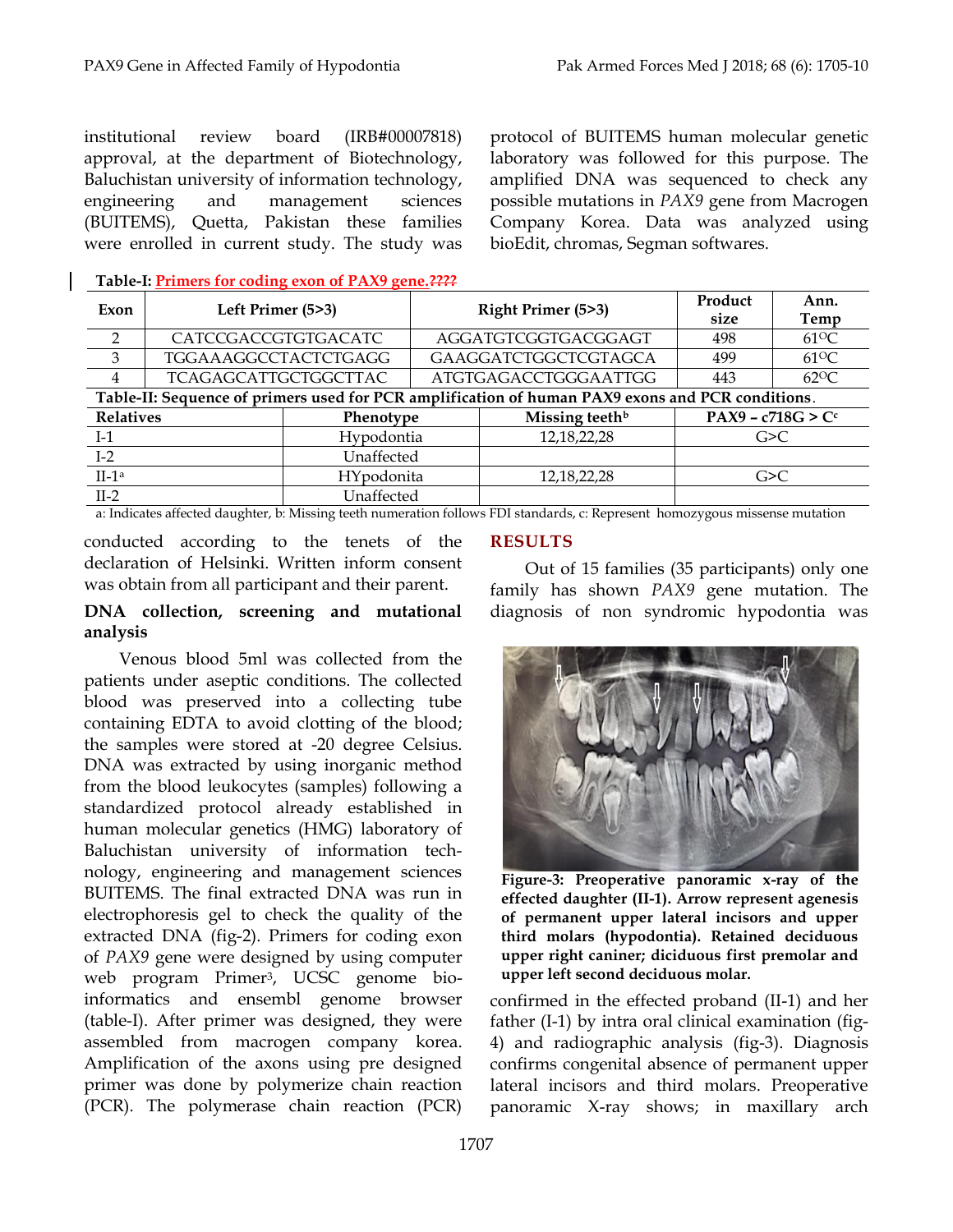retained deciduous teeth are (FDI numbering) 54, 53 and 65, erupting permanent teeth are 17, 13, 25 and 27, maxillary arch also shows missing both upper lateral incisors (12, 22) and third molar (18,28). Mandibular arch show; retained deciduous teeth are 35 and 45, both, erupting follicles or sweat glands. Associated dental anomalies were identified in affected father (I-1) of the patient (II-1). The sequencing of coding exons and splice sites of *PAX9* gene showed a homozygous missense mutation in exon number 3 (c. 718G>C; p.Ala240Pro) in the affected



**Figure-4: Intraoral photo gragh of affected daughter (II-1), (A) Right occlusal view, (B) Front occlusal view, (C) Left occlusal view and arrow denote congenitally missing tooth.**

permanent teeth are 35 and 45 and no teeth permanent teeth missing. Pedigree construction indicated that phenotypes in this family showed individuals of the family (Fig: 5).

## **DISCUSSION**

We have identified a *PAX9* homozygous



**Figure: 5 Homozygous missense mutation in exon 3 of PAX9 gene (c. 718C>G; p.Ala240Pro) in the affected individual (II-1).**

an autosomal recessive segregation pattern (fig-1). Mutational analyses of the *PAX9* gene, phenotypes and missing teeth observed in the studied family are shown in (table-II).Clinical examination and medical records did not disclose health problems or disorders related to nails, hair

missense mutation in individuals with hypodontia from a Pakistani family. The mutation results in the substitution of proline for alanine in exon 3 of PAX9 gene. This mutation appeared in affected members of family, whereas all unaffected family members were negative for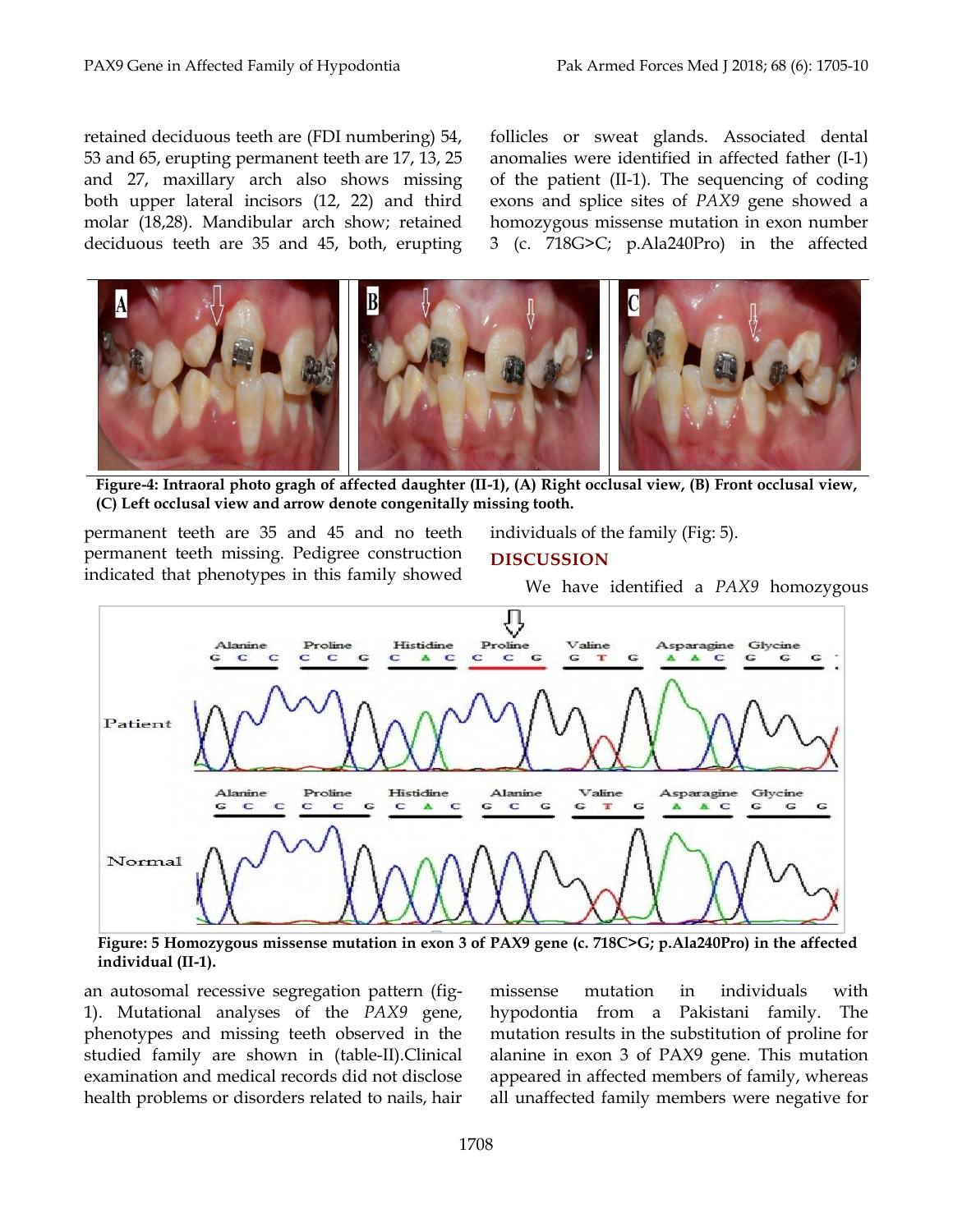this variant. In humans, thirty two *PAX9* mutations have been identified including 21 missense/nonsense, 6 insertion/deletions and 2 for complex re-arrangements (www.hgmd.cf. ac.uk). Many genes, including *MSX1, PAX9, WNT10A, EDA* and *AXIN2*, have been involved in non-syndromic tooth agenesis. *PAX9* mutations cause molar agenesis whereas *MSX1* mutation[s](#page-5-2) cause second premolar agenesis<sup>25</sup>. Whereas *WNT10A* aberrations usually cause autosomal recessive or isolated tooth agenesi[s](#page-5-3)26. *EDA* mutations are more likely to cause anterior teeth agenesi[s](#page-5-4)27. In addition, *AXIN2-*associated tooth agenesis is often accompanied with p[r](#page-5-5)edisposing to colorectal cancer<sup>28</sup>. For this study we have selected *PAX9* prior to the other candidate genes. Up to date, more than thirty *PAX9* mutations have been found and all of these mutation were differentiated into two [s](#page-5-6)ubsets<sup>29</sup>. The first subset, in-frame mutations, includes missense mutations and in-frame insertions or deletions. The second subset, truncating mutations, includes nonsense mutations, out-offrame insertions or deletions, initiation codon mutations and deletion of the entire gene. Now, we focused on functional studies of the mutant *PAX9* to explain the oligodontia phenotype. The study of Mensah indicated that the 219 insG *PAX9* mutant could not function properly because it stayed in the cytoplasm, while the wild-type *PAX9* was trans located to the nucleu[s](#page-5-0)23. Cytoplasmic localization was not found in eight other tooth agenesis causing Pax9 mutations in the study of Wang *et a[l](#page-5-7)*30.

#### **CONCLUSION**

The sequencing of the *PAX9* gene showed a homozygous missense substitution in exon 3 (c. 718G>C; p.Ala240Pro) in the affected individuals of the family. Due to this mutation the maxillary lateral incisors along with maxillary third molars were congenitally absent.

### **CONFLICT OF INTEREST**

This study has no conflict of interest to be declared by any author.

#### **REFERENCES**

- <span id="page-4-0"></span>1. Laing E, Cunningham SJ, Jones S, Moles D, Gill D. Psychosocial impact of hypodontia in children. Am J Orthod Dentofacial Orthop 2010; 137(1): 35-41.
- <span id="page-4-1"></span>2. Mostowska A, Biedziak B, Jagodzinski PP. Novel MSX1 mutation in a family with autosomal-dominant hypodontia of second premolars and third molars. Arch Oral Biol 2012; 57(6): 790-5.
- <span id="page-4-5"></span>3. Arte S, Pirinen S. Hypodontia. Orphanet encyclopedia 2004:1-7.
- 4. Xuan K, Jin F, Liu YL, Yuan LT, Wen LY, Yang FS, et al. Identification of a novel missense mutation of MSX1 gene in Chinese family with autosomal-dominant oligodontia. Arch Oral Biol 2008; 53(8): 773-9.
- <span id="page-4-2"></span>5. Han D, Gong Y, Wu H, Zhang X, Yan M, Wang X, et al. Novel EDA mutation resulting in X-linked non-syndromic hypodontia and the pattern of EDA-associated isolated tooth agenesis. Eur J Med Genet 2008; 51(6): 536-46.
- <span id="page-4-3"></span>6. Vastardis H. The genetics of human tooth agenesis: new discoveries for understanding dental anomalies. Am J Orthod Dentofacial Orthop 2000;117(6): 650-6.
- <span id="page-4-4"></span>7. Arte S, Nieminen P, Apajalahti S, Haavikko K, Thesleff I, Pirinen S. Characteristics of incisor-premolar hypodontia in families. J Dent Res 2001; 80(5): 1445-50.
- 8. Abdalla EM, Mostowska A, Jagodzinski PP, Dwidar K, Ismail SR. A novel WNT10A mutation causes non-syndromic hypodontia in an Egyptian family. Arch Oral Biol 2014; 59(7): 722-8.
- <span id="page-4-15"></span>9. Amin F. Prevalence of hypodontia in orthodontic patients in a pakistani sample. Pak Oral Dental J 2010; 30(1): 4.
- <span id="page-4-6"></span>10. Grahnén H. Hypodontia in the permanent dentition: a clinical and genetical investigation: Gleerup; 1956.
- 11. Ahmad W, Brancolini V, ul Faiyaz MF, Lam H, ul Haque S, Haider M, et al. A locus for autosomal recessive hypodontia with associated dental anomalies maps to chromosome 16q12.1. Am J Hum Genet 1998; 62(4): 987-91.
- 12. Brook AH, Elcock C, Aggarwal M, Lath DL, Russell JM, Patel PI, et al. Tooth dimensions in hypodontia with a known PAX9 mutation. Arch Oral Biol 2009; 54 Suppl 1: S57-62.
- <span id="page-4-7"></span>13. Wang J, Xu Y, Chen J, Wang F, Huang R, Wu S, et al. PAX9 polymorphism and susceptibility to sporadic non-syndromic severe anodontia: a case-control study in southwest China. J Appl Oral Sci 2013; 21(3): 256-64.
- <span id="page-4-8"></span>14. Mu YD, Xu Z, Contreras CI, McDaniel JS, Donly KJ, Chen S. Mutational analysis of AXIN2, MSX1, and PAX9 in two Mexican oligodontia families. Genet Mol Res 2013; 12(4): 4446-58.
- <span id="page-4-9"></span>15. Lammi L, Halonen K, Pirinen S, Thesleff I, Arte S, Nieminen P. A missense mutation in PAX9 in a family with distinct phenotype of oligodontia. Eur J Hum Genet 2003; 11(11): 866-71.
- <span id="page-4-10"></span>16. Cobourne MT. Familial human hypodontia--is it all in the genes? Br Dent J 2007; 203(4): 203-8.
- <span id="page-4-11"></span>17. Irma T, vaahtokari, anne partanen, Anna-maija Regulation of organogenesis. Common molecular mechanisms regulating the development of teeth and other organs. Int J De Riol 1995; 39: 35-50.
- <span id="page-4-12"></span>18. Neubüser A, Peters H, Balling R, Martin GR. Antagonistic interactions between FGF and BMP signaling pathways: A mechanism for positioning the sites of tooth formation. Cell 1997; 90(2): 247-55.
- <span id="page-4-13"></span>19. Peters H, Neubüser A, Balling R. Pax genes and organogenesis: Pax9 meets tooth development. Eur J Oral Sci 1998; 106(S1): 38-43.
- <span id="page-4-14"></span>20. Stockton DW, Das P, Goldenberg M, D'Souza RN, Patel PI. Mutation of PAX9 is associated with oligodontia. Nature genetics 2000; 24(1): 18.